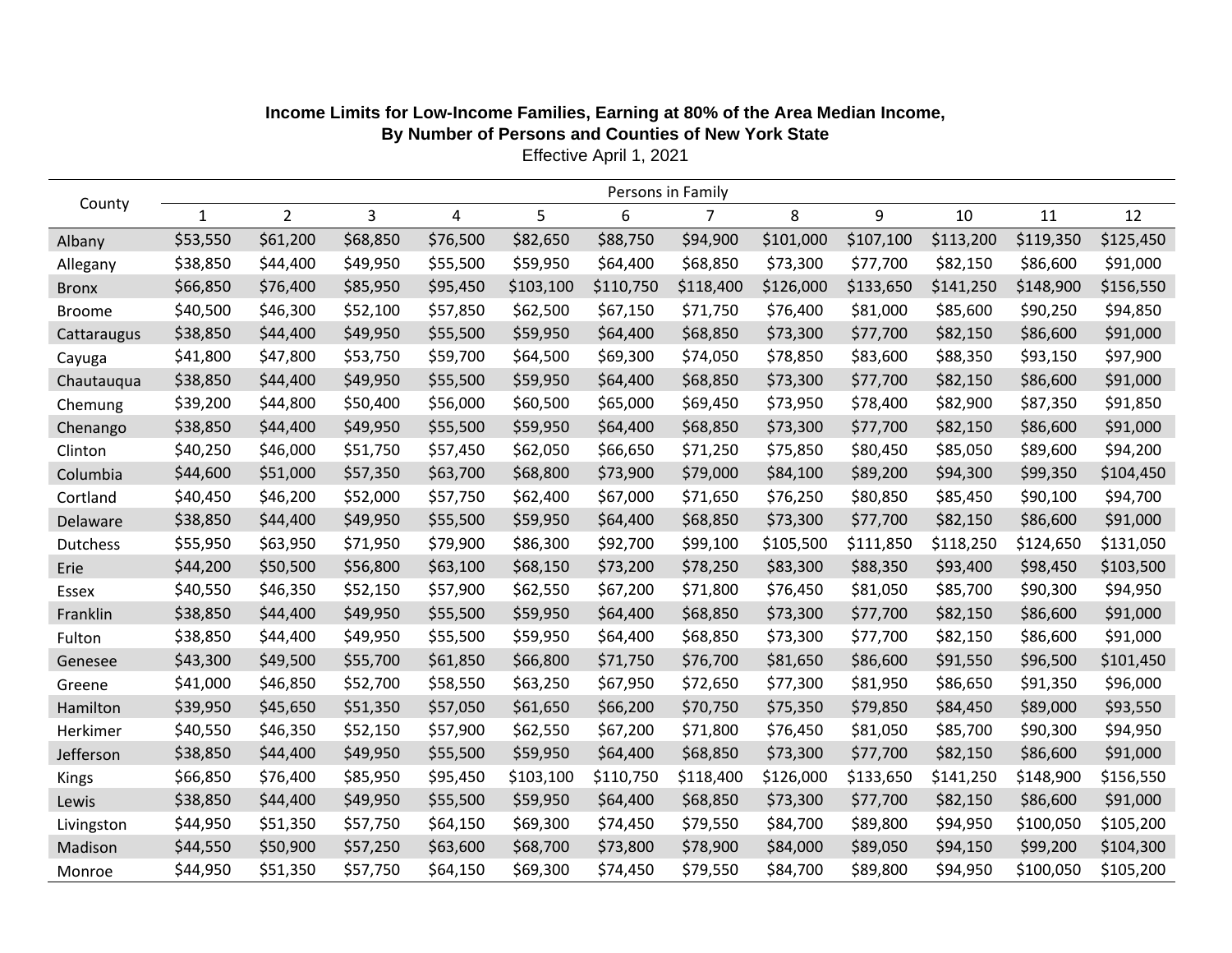## **Income Limits for Low-Income Families, Earning at 80% of the Area Median Income,**

**By Number of Persons and Counties of New York State**

Effective April 1, 2021

| County          | Persons in Family |                |          |          |           |           |           |           |           |           |           |           |
|-----------------|-------------------|----------------|----------|----------|-----------|-----------|-----------|-----------|-----------|-----------|-----------|-----------|
|                 | 1                 | $\overline{2}$ | 3        | 4        | 5         | 6         | 7         | 8         | 9         | 10        | 11        | 12        |
| Montgomery      | \$38,850          | \$44,400       | \$49,950 | \$55,500 | \$59,950  | \$64,400  | \$68,850  | \$73,300  | \$77,700  | \$82,150  | \$86,600  | \$91,000  |
| Nassau          | \$66,450          | \$75,950       | \$85,450 | \$94,900 | \$102,500 | \$110,100 | \$117,700 | \$125,300 | \$132,850 | \$140,450 | \$148,050 | \$155,650 |
| <b>New York</b> | \$66,850          | \$76,400       | \$85,950 | \$95,450 | \$103,100 | \$110,750 | \$118,400 | \$126,000 | \$133,650 | \$141,250 | \$148,900 | \$156,550 |
| Niagara         | \$44,200          | \$50,500       | \$56,800 | \$63,100 | \$68,150  | \$73,200  | \$78,250  | \$83,300  | \$88,350  | \$93,400  | \$98,450  | \$103,500 |
| Oneida          | \$40,550          | \$46,350       | \$52,150 | \$57,900 | \$62,550  | \$67,200  | \$71,800  | \$76,450  | \$81,050  | \$85,700  | \$90,300  | \$94,950  |
| Onondaga        | \$44,550          | \$50,900       | \$57,250 | \$63,600 | \$68,700  | \$73,800  | \$78,900  | \$84,000  | \$89,050  | \$94,150  | \$99,200  | \$104,300 |
| Ontario         | \$44,950          | \$51,350       | \$57,750 | \$64,150 | \$69,300  | \$74,450  | \$79,550  | \$84,700  | \$89,800  | \$94,950  | \$100,050 | \$105,200 |
| Orange          | \$55,950          | \$63,950       | \$71,950 | \$79,900 | \$86,300  | \$92,700  | \$99,100  | \$105,500 | \$111,850 | \$118,250 | \$124,650 | \$131,050 |
| Orleans         | \$44,950          | \$51,350       | \$57,750 | \$64,150 | \$69,300  | \$74,450  | \$79,550  | \$84,700  | \$89,800  | \$94,950  | \$100,050 | \$105,200 |
| Oswego          | \$44,550          | \$50,900       | \$57,250 | \$63,600 | \$68,700  | \$73,800  | \$78,900  | \$84,000  | \$89,050  | \$94,150  | \$99,200  | \$104,300 |
| Otsego          | \$38,850          | \$44,400       | \$49,950 | \$55,500 | \$59,950  | \$64,400  | \$68,850  | \$73,300  | \$77,700  | \$82,150  | \$86,600  | \$91,000  |
| Putnam          | \$66,850          | \$76,400       | \$85,950 | \$95,450 | \$103,100 | \$110,750 | \$118,400 | \$126,000 | \$133,650 | \$141,250 | \$148,900 | \$156,550 |
| Queens          | \$66,850          | \$76,400       | \$85,950 | \$95,450 | \$103,100 | \$110,750 | \$118,400 | \$126,000 | \$133,650 | \$141,250 | \$148,900 | \$156,550 |
| Rensselaer      | \$53,550          | \$61,200       | \$68,850 | \$76,500 | \$82,650  | \$88,750  | \$94,900  | \$101,000 | \$107,100 | \$113,200 | \$119,350 | \$125,450 |
| Richmond        | \$66,850          | \$76,400       | \$85,950 | \$95,450 | \$103,100 | \$110,750 | \$118,400 | \$126,000 | \$133,650 | \$141,250 | \$148,900 | \$156,550 |
| Rockland        | \$66,850          | \$76,400       | \$85,950 | \$95,450 | \$103,100 | \$110,750 | \$118,400 | \$126,000 | \$133,650 | \$141,250 | \$148,900 | \$156,550 |
| St. Lawrence    | \$66,450          | \$75,950       | \$85,450 | \$94,900 | \$102,500 | \$110,100 | \$117,700 | \$125,300 | \$132,850 | \$140,450 | \$148,050 | \$155,650 |
| Saratoga        | \$38,850          | \$44,400       | \$49,950 | \$55,500 | \$59,950  | \$64,400  | \$68,850  | \$73,300  | \$77,700  | \$82,150  | \$86,600  | \$91,000  |
| Schenectady     | \$44,950          | \$51,350       | \$57,750 | \$64,150 | \$69,300  | \$74,450  | \$79,550  | \$84,700  | \$89,800  | \$94,950  | \$100,050 | \$105,200 |
| Schoharie       | \$44,550          | \$50,900       | \$57,250 | \$63,600 | \$68,700  | \$73,800  | \$78,900  | \$84,000  | \$89,050  | \$94,150  | \$99,200  | \$104,300 |
| Schuyler        | \$44,950          | \$51,350       | \$57,750 | \$64,150 | \$69,300  | \$74,450  | \$79,550  | \$84,700  | \$89,800  | \$94,950  | \$100,050 | \$105,200 |
| Seneca          | \$38,850          | \$44,400       | \$49,950 | \$55,500 | \$59,950  | \$64,400  | \$68,850  | \$73,300  | \$77,700  | \$82,150  | \$86,600  | \$91,000  |
| Steuben         | \$39,500          | \$45,150       | \$50,800 | \$56,400 | \$60,950  | \$65,450  | \$69,950  | \$74,450  | \$78,950  | \$83,450  | \$88,000  | \$92,500  |
| Suffolk         | \$66,450          | \$75,950       | \$85,450 | \$94,900 | \$102,500 | \$110,100 | \$117,700 | \$125,300 | \$132,850 | \$140,450 | \$148,050 | \$155,650 |
| Sullivan        | \$40,250          | \$46,000       | \$51,750 | \$57,450 | \$62,050  | \$66,650  | \$71,250  | \$75,850  | \$80,450  | \$85,050  | \$89,600  | \$94,200  |
| Tioga           | \$40,500          | \$46,300       | \$52,100 | \$57,850 | \$62,500  | \$67,150  | \$71,750  | \$76,400  | \$81,000  | \$85,600  | \$90,250  | \$94,850  |
| Tompkins        | \$50,200          | \$57,400       | \$64,550 | \$71,700 | \$77,450  | \$83,200  | \$88,950  | \$94,650  | \$100,400 | \$106,100 | \$111,850 | \$117,600 |
| Ulster          | \$49,200          | \$56,200       | \$63,250 | \$70,250 | \$75,900  | \$81,500  | \$87,150  | \$92,750  | \$98,350  | \$103,950 | \$109,600 | \$115,200 |
| Warren          | \$44,200          | \$50,500       | \$56,800 | \$63,100 | \$68,150  | \$73,200  | \$78,250  | \$83,300  | \$88,350  | \$93,400  | \$98,450  | \$103,500 |

New York State Office of Temporary and Disability Assistance Page 2 of 3